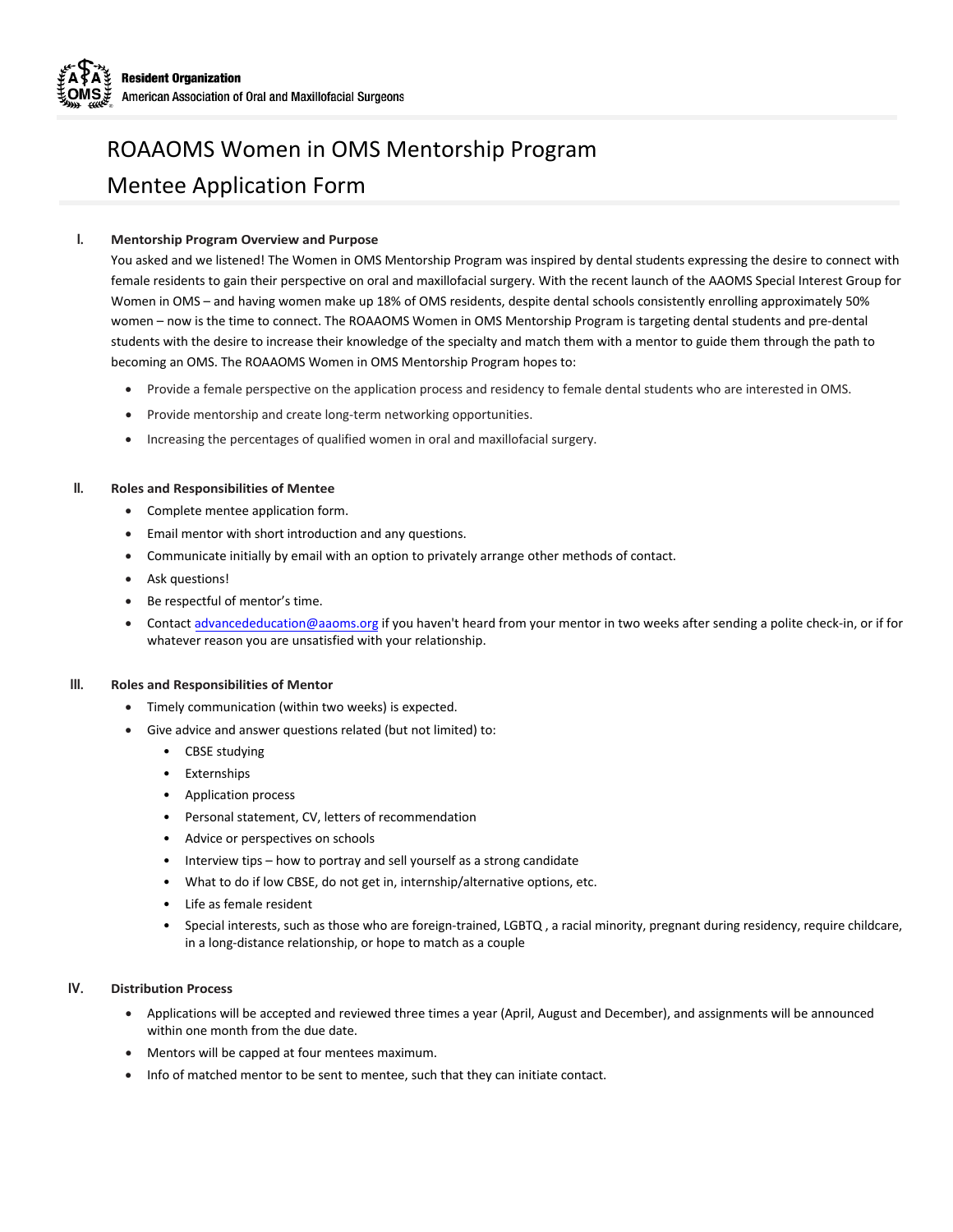## ROAAOMS Women in OMS Mentorship Program

# Mentee Application Form

| First name                                                                                                                                                                                                                                                                                                   | Middle Initial                                            | Last Name                                    |
|--------------------------------------------------------------------------------------------------------------------------------------------------------------------------------------------------------------------------------------------------------------------------------------------------------------|-----------------------------------------------------------|----------------------------------------------|
| Email                                                                                                                                                                                                                                                                                                        | School                                                    | Anticipated Year of Dental School Completion |
| I am interested in applying to (check all that apply):<br>4-year programs<br>6-year programs<br>Unsure                                                                                                                                                                                                       |                                                           |                                              |
| I am interested in the following practice model after graduation:<br>Academic/research<br>Private/corporate<br>Unsure                                                                                                                                                                                        |                                                           |                                              |
| I am interested in the following scope/subspecialty:<br>Anesthesia<br>Dentoalveolar Surgery<br>Dental Implants<br>Orthognathic Surgery<br><b>Cleft and Craniofacial Surgery</b><br>Maxillofacial Trauma<br>Temporomandibular Joint<br>Pathologic Conditions<br>Reconstructive and Cosmetic Surgery<br>Unsure | Surgical Correction of Maxillofacial Skeletal Deformities |                                              |
| I would like to be connected to a mentor:<br>Anywhere nationwide                                                                                                                                                                                                                                             |                                                           |                                              |

- Within driving distance
- At my home institution